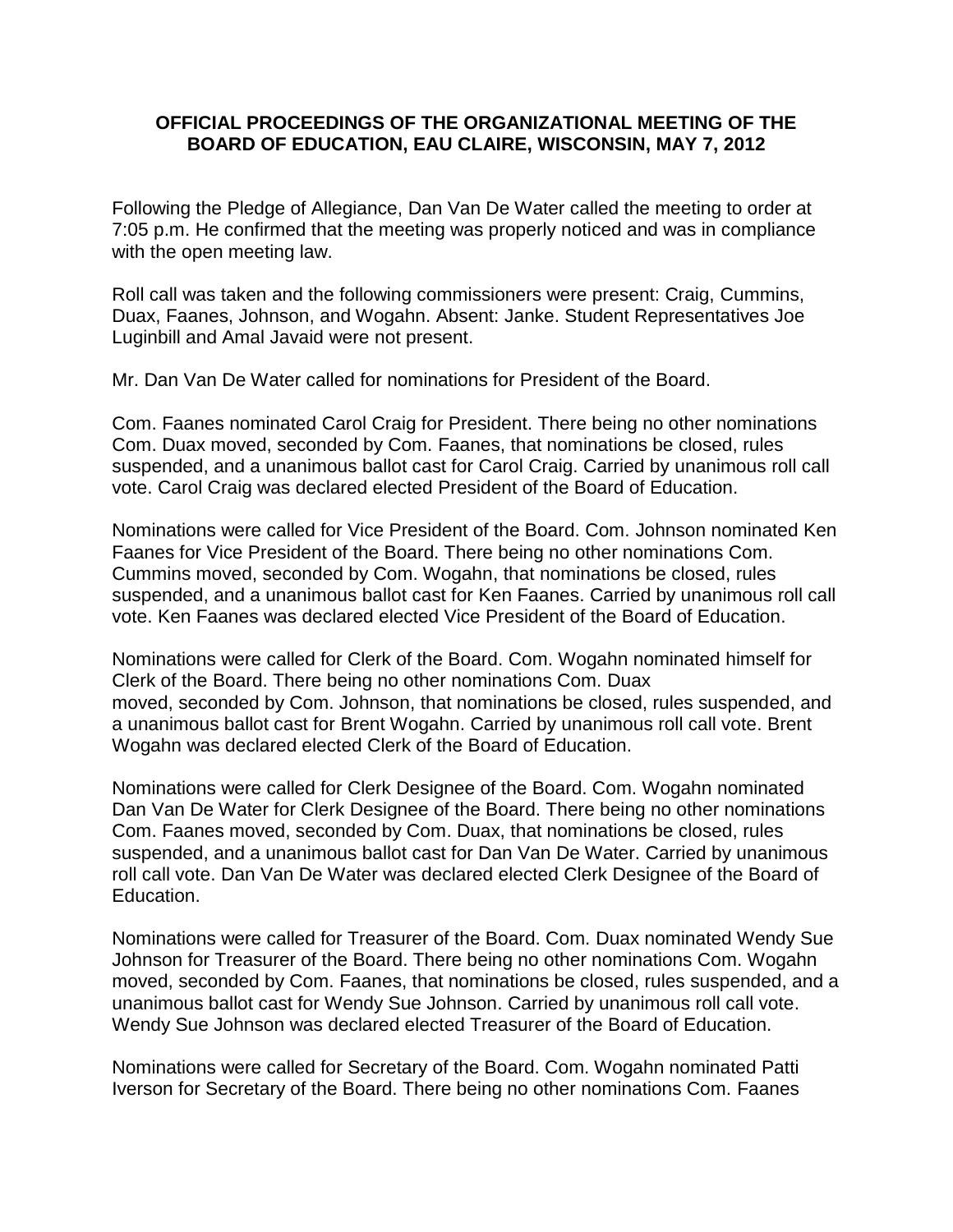moved, seconded by Com. Wogahn, that nominations be closed, rules suspended, and a unanimous ballot cast for Patti Iverson. Carried by unanimous roll call vote. Patti Iverson was declared elected Secretary of the Board of Education.

President Craig said that she would announce Board Committee appointments at the May 21<sup>st</sup> meeting.

The Board members drew numbers to determine seating arrangements for future meetings.

Organizational meeting adjourned.

Submitted by Patti Iverson, Board Secretary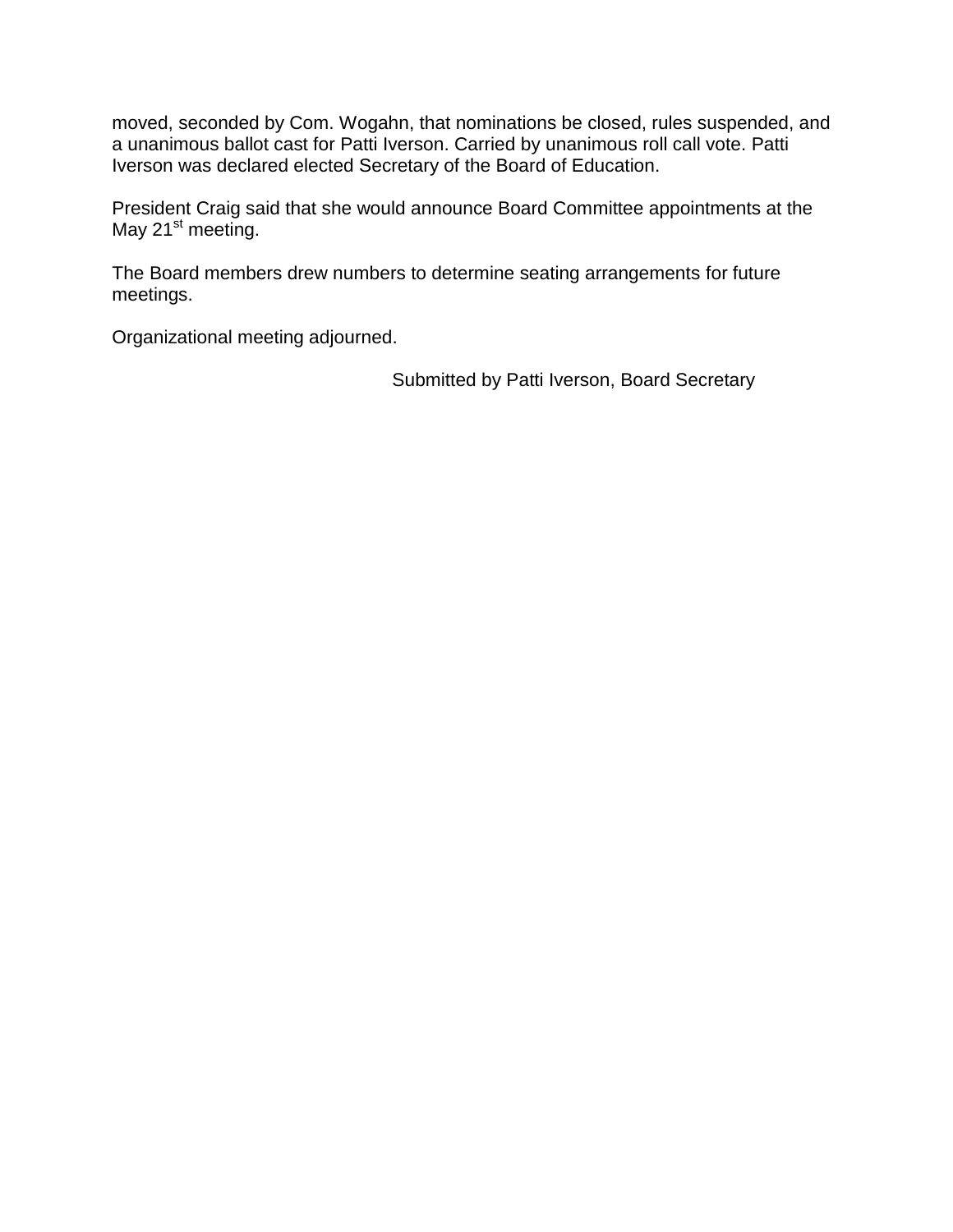### **OFFICIAL PROCEEDINGS OF THE REGULAR MEETING OF THE BOARD OF EDUCATION, EAU CLAIRE, WISCONSIN, MAY 7, 2012 PRESIDENT CRAIG PRESIDING**

The following commissioners were present: Craig, Cummins, Duax, Faanes, Johnson, and Wogahn. Absent: Janke. Student Representatives Joe Luginbill and Amal Javaid were not present.

# **NOTICE OF CLOSED SESSION**

President Craig announced that the Board would go into closed session following the committee meeting under 19.85 (1)(c) and/or (e) to discuss bargaining strategies related to the Consumer Price Index (CPI) factor established for the 2012-13 period and to discuss potential language changes to contracts.

### **PUBLIC FORUM**

Lane Jackson said he would like to meet with President Craig and other Board members to talk about several questions he raised in a packet of information he provided to the Board. He asked that the Board review the information and set up a time to meet with him in the future.

Athena Moseler expressed concerns with the elementary master schedule proposal and the time that would be cut from music, art and physical education.

Ron Martin said he recently attended the Board of Directors meeting and heard about the negative impacts of ACT 10. He has a document he will share with the Board. He asked that the Board keep four things in mind as it works on the Employee Handbook: 1) the dignity of educator professionals, 2) respect for educator professional , 3) the fact that educators have become the target of bad politics; kids and education has been put in jeopardy to save the state's financial crisis, and 4) undermining years of bargaining in the state.

#### **BOARD/ADMINISTRATIVE REPORTS**

#### Superintendent's Report

Superintendent Heilmann shared updated pictures of construction progress being made at the three elementary schools.

Charlie Kramer was selected as the 2012 School Facilities Manager of the Year by the Wisconsin Association of School Business Officials.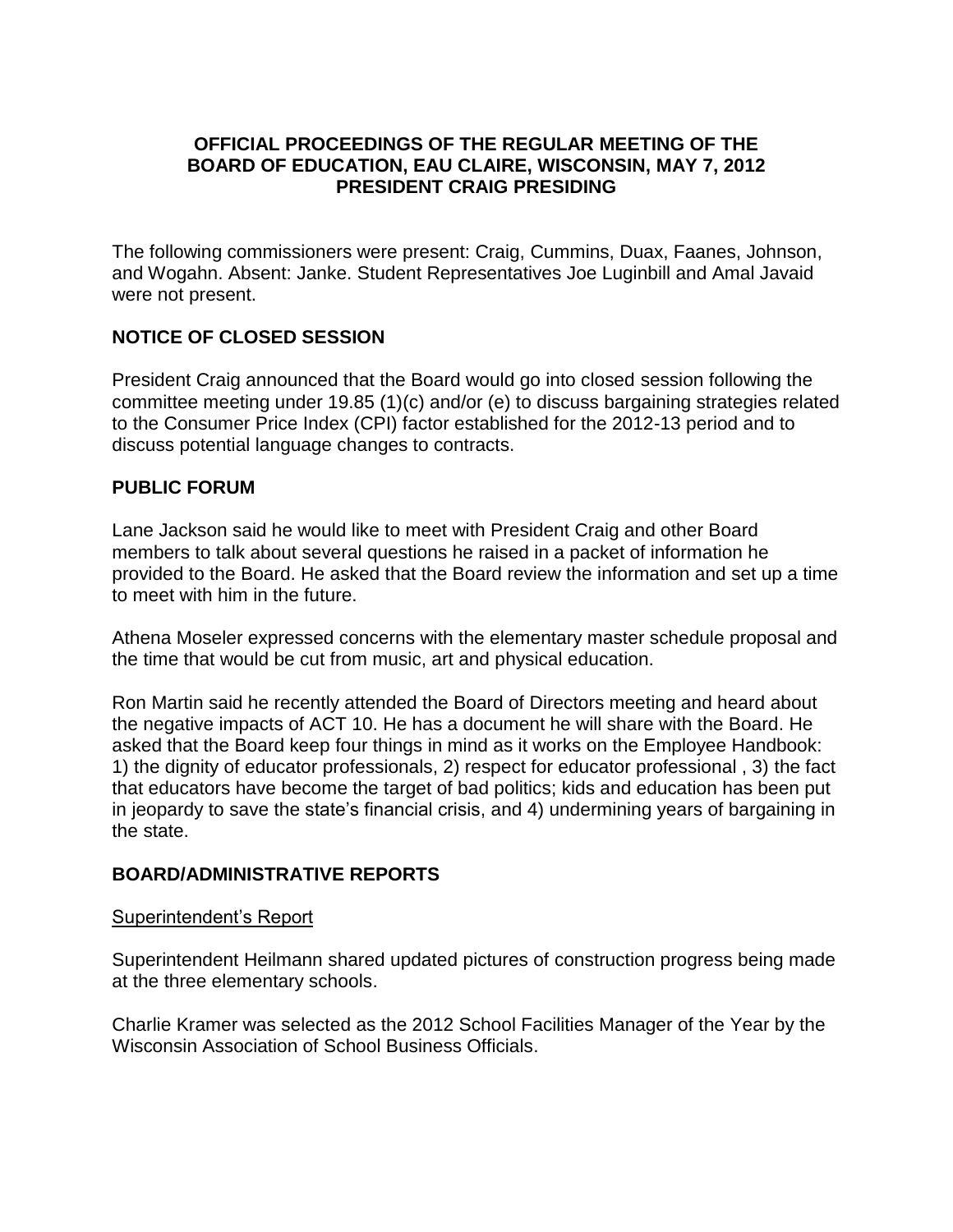May 7-11 is School Nutrition Employee Week. Dr. Heilmann thanked the food service workers for their dedication to our students.

Dr. Heilmann shared highlights from student accomplishments and activities taking place throughout the district.

# Communication to Superintendent/Board President

President Craig said there will be a special work session on June 4, 2012, from 2 to 6:30 p.m. to work on the employee handbook.

# Student Representative Report

The student representatives were not present. Coms. Duax and Cummins along with Principals Valk and Oldenberg will be interviewing six candidates for student representatives for the 2012-13 school year in the near future.

# Other Reports

*Policy and Governance Committee* No report

*Budget Development Committee* No report

# **CONSENT RESOLUTION AGENDA**

Board members asked to pull Resolutions 1 and 6 from the consent agenda.

Com. Wogahn moved, seconded by Com. Faanes, to approve the consent resolution agenda consisting of the following items:

- The minutes of closed session of April 16, 2012, as mailed.
- The minutes of special meeting of April 17, 2012, as mailed.
- The minutes of special meeting of April 26, 2012, as mailed.
- The matters of employment of May 7, 2012, as presented.
- ◆ Bid Package Approval for Theater Rigging and Stage Equipment for DeLong Middle School Referendum Project
- ◆ 2012-2013 Five-Year Capital Projects

Consent resolution agenda items approved by unanimous roll call vote.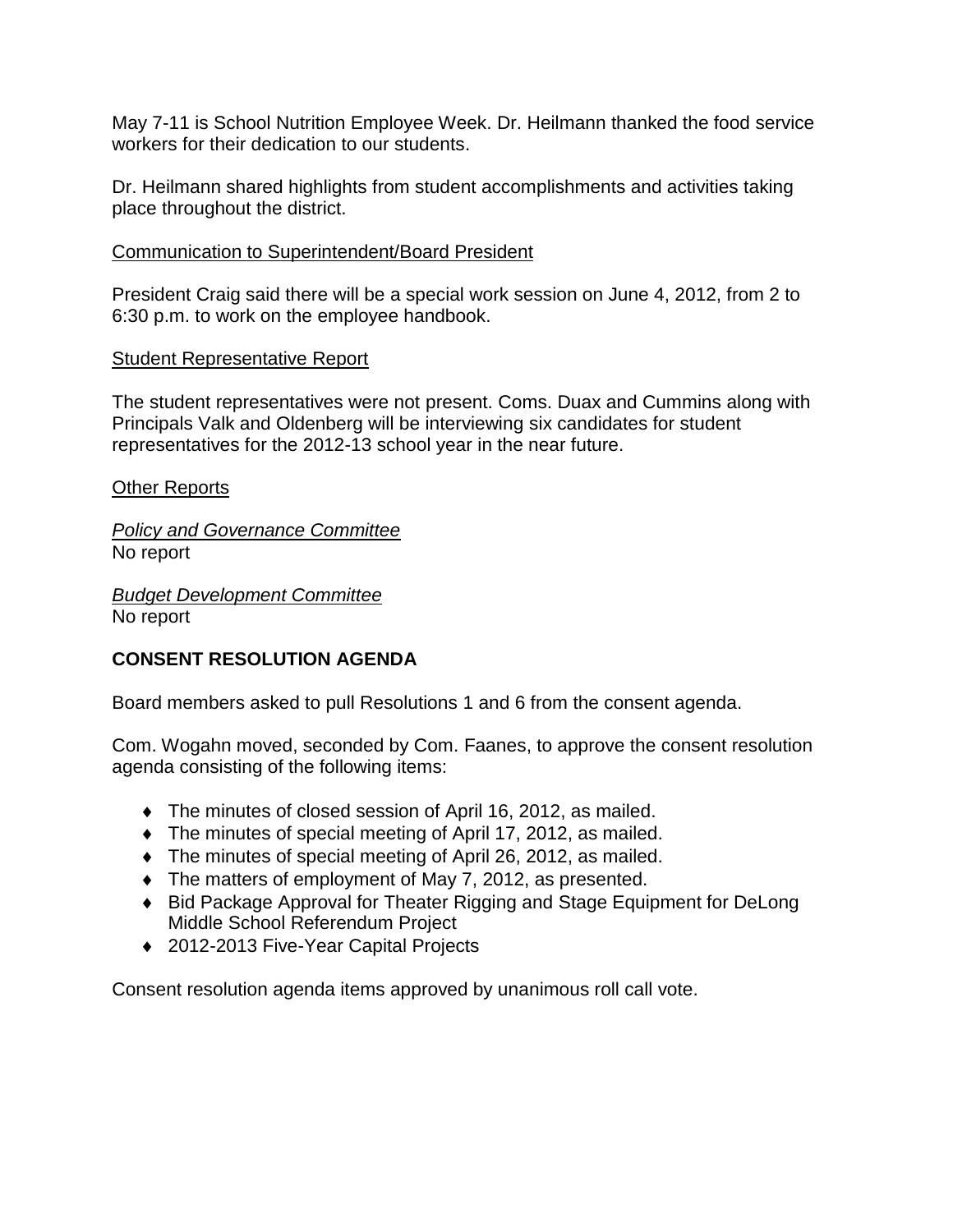# **INDIVIDUALLY CONSIDERED RESOLUTIONS**

### Resolution #1 –Minutes of Board Meeting of April 16, 2012

President Craig asked that the minutes to amended to reflect that the majority of the Board expressed agreement that a portion of current contract language would not change dramatically in the Employee Handbook.

Com. Faanes moved, seconded by Com. Duax, to approve minutes of April 16, 2012, Board meeting as amended. Carried by unanimous roll call vote.

#### Resolution #6-- Superintendent Search Firm

President Craig stated that the Board interviewed three superintendent search firms. School Exec Connect was recommended as the consultant to conduct the superintendent search with a cost of \$17,500.

Com. Johnson moved, seconded by Com. Wogahn, to select School Exec Connect to conduct the superintendent search with a cost of \$17,500. Carried by the following roll call vote: Ayes: Craig, Cummins, Faanes and Johnson. Abstained: Duax and Wogahn.

Regular meeting adjourned.

Submitted by Patti Iverson, Board Secretary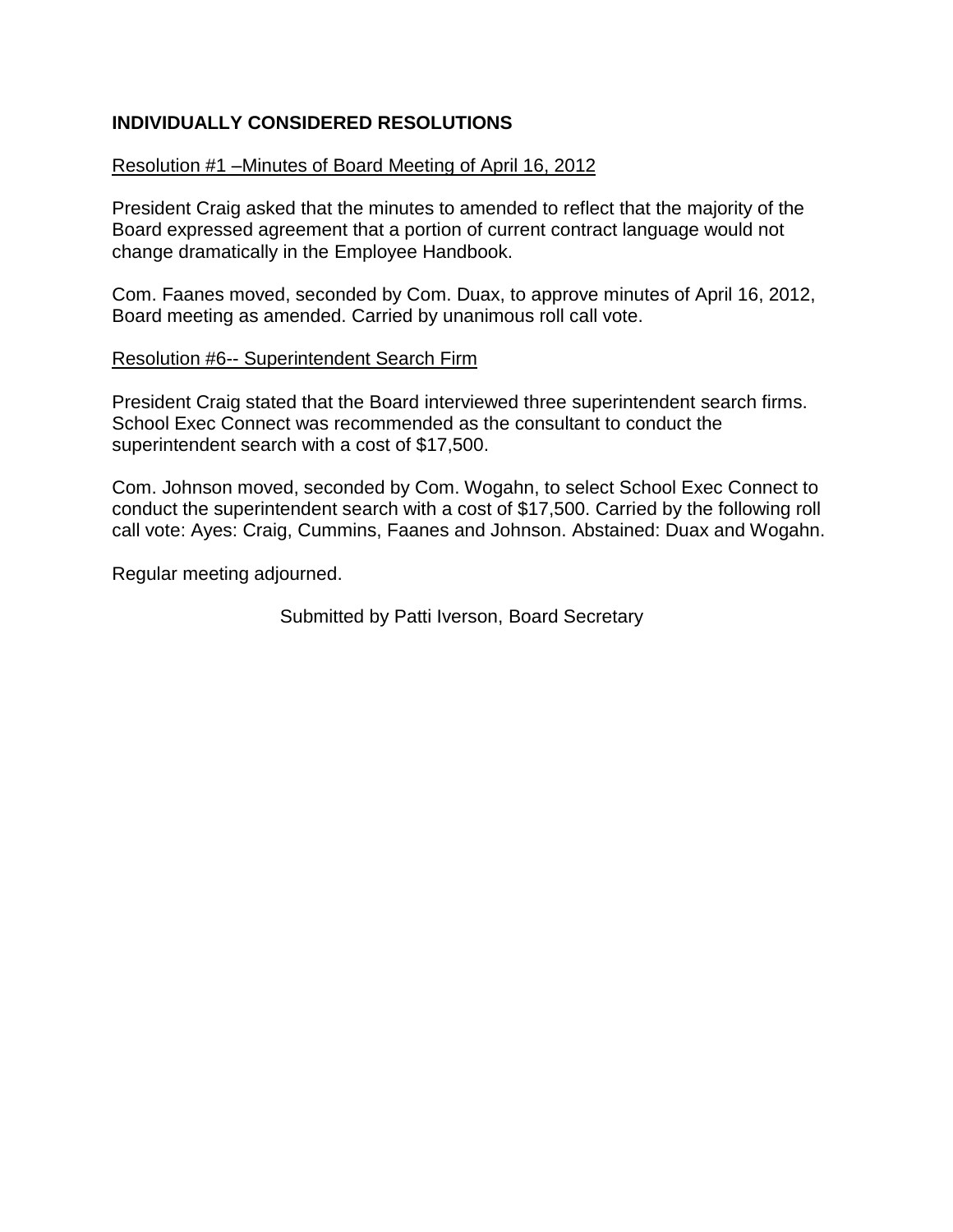#### **COMMITTEE MEETING BOARD OF EDUCATION – EAU CLAIRE, WISCONSIN MAY 7, 2012**

#### 1. Call to Order – Committee Meeting

The following commissioners were present: Craig, Cummins, Duax, Faanes, Johnson, and Wogahn. Absent: Janke. Student Representatives Joe Luginbill and Amal Javaid were not present.

#### 2. Committee Reports/Items for Discussion

A. Elementary Master Scheduling

Kris Dimock shared a recommendation made by elementary principals to change the elementary master schedule for the 2012-13 school year. The proposal was a result of two years of work by the elementary principals and supports a multi-level system for increasing student achievement.

Principal Del Boley shared a current schedule for a typical student. With recent directives from the district, state and federal levels there will be increased accountability for student achievement. In order to achieve a high level of learning for all students, there must be a focus on providing an avenue for collaboration and support to ensure a commitment to PSS.

Principal Kim Koller explained the process used to study the master schedule. She said they discussed different approaches to building a schedule; identified possible options to provide equity of music, art and physical education; collected data and evaluated the options and decision making.

Beginning in 2012-13, elementary master schedules will be developed at the building level using the following model:

- 3 day rotation
- 45 minute classes for music, art and physical education
- MAPE instruction for all students including kindergarten
- 45 minute opportunities per day for teachers to collaborate and plan instruction
- 30 minutes per day for interventions including acceleration and enrichment of student learning

Several teachers were asked to provide feedback on the proposal. There were some concerns expressed about reducing MAPE instruction. Other teachers felt the changes would be beneficial and allow for collaboration.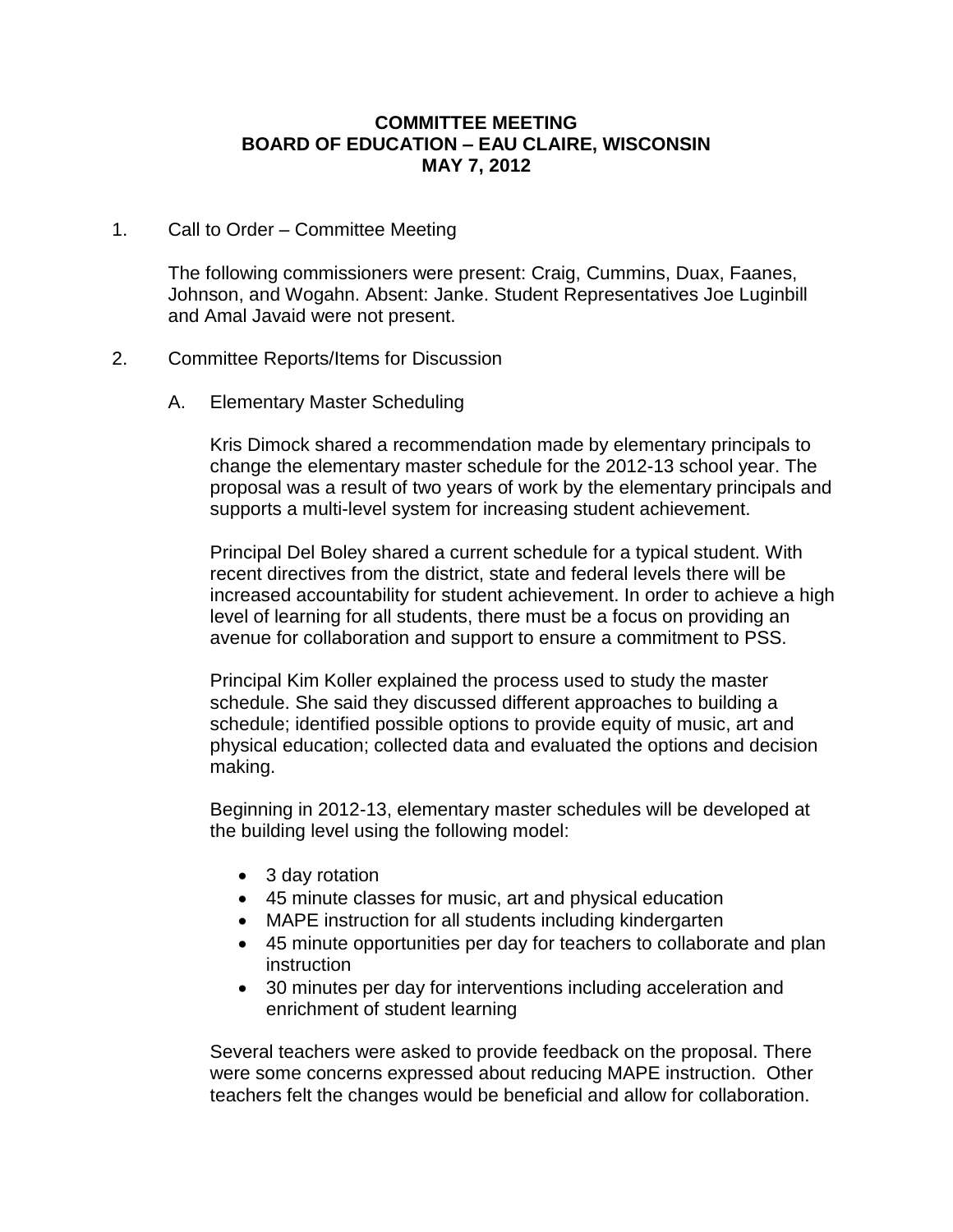Administration stressed that it would work with staff to address issues and noted the schedule would be reviewed again next year.

Board members had some concerns about the decrease in movement for children, especially given the obesity epidemic. The Board asked for a follow up report to hear how the master schedule is working. It was also pointed out that resources will need to be provided for things such as curriculum writing.

B. Request for Additional Nursing FTE to Meet Student Needs

Randy Adams, District Safety Coordinator, shared information about the need for additional nursing FTE. In the past the City/County Health Department provided public health nurses to perform many administrative and clinical functions in the schools. That role will be reduced by 50% at the end of the current school year and by 100% at the end of the 2012-13 school year. The services are required by law, and the 1.7 FTE school nurses currently employed by the district cannot accommodate the student needs.

Mr. Van De Water made a revision to the budget impact as he did not include the 29% reimbursement rate. The net budget impact would be \$108,957.

The Board asked about having cluster sites where kids with critical health needs could be placed. It was noted that currently those students with the most intensive services are grouped at sites but those are special needs students. The students in question are regular education kids with unique medical issues such as diabetes or asthma and they would remain in their home school.

This item will come back to the Board as a consent resolution.

C. Discussion of Alternate School Request Process

Executive Director of Administration Tim Leibham shared historical trends at the secondary schools over the past several years related to alternate school requests. He also reviewed relevant policies as they apply to attendance areas for enrollments into school and the form that is used by parents to request an alternate school placement for their children. He said that when appropriate, there may be opportunities for kids to move to another school for legitimate and educational reasons.

Mr. Leibham discussed Policy 432 and highlighted areas that could be addressed because of inequities or outdated practices. The Board looked at administrative rules for the policy. It was suggested that a statement be